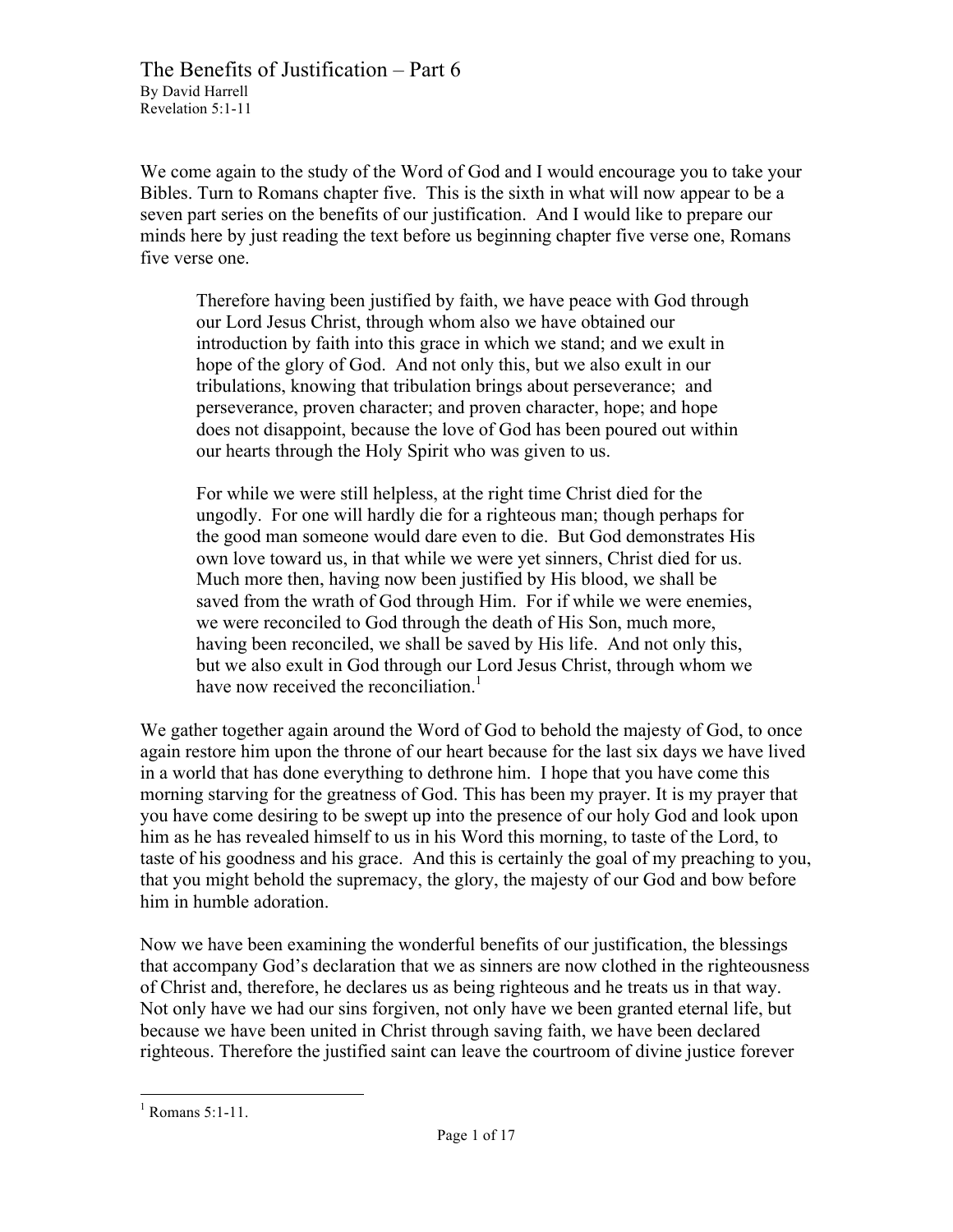The Benefits of Justification – Part 6

By David Harrell Revelation 5:1-11

acquitted. What a magnificent reality. And the reason why is because a perfect, sinless substitute has borne our guilt and now as sinners saved by grace we bear his righteousness. No longer will we ever stand in condemnation for sins past, present and even future, though they will be many. Indeed, they will be many. But because we are in Christ, God sees us as perfected forever in him.

This is, according to Ephesians one and verse six, "he glory of His grace, which He freely bestowed on us in the Beloved."<sup>2</sup>

Now, I realize that this has been a rather long and tedious study of just a few verses, but it is for good reason. I have known for many years that most Christians have a very, very shallow understanding of this great doctrine. And yet as we are going to see as we move ahead in our study of Romans, it is foundational, this doctrine of justification is foundational to our understanding of the doctrine of sanctification that will begin in chapter six.

One of Satan's most successful strategies has been over the last especially 100, 150 years and I see it increasing, is to fill pulpits not so much with men that will teach error, but men that will teach very little of the truth. So there has been a great dumbing down of theology to a point where many people, frankly, do not understanding these things. And if you do not understand them, you are going to rob yourself of enormous blessing, because the Spirit of God did not put these things in his Word to just fill up space.

When the Word of God is dumbed down, when it is not taught, according to Ephesians four and verse 14 Christians will become like children, the apostle Paul says, "children, tossed here and there by waves, and carried about by every wind of doctrine, by the trickery of men, by craftiness in deceitful scheming."<sup>3</sup>

You see, if you do not have Bible doctrine, you will not have biblical discernment. It is as simple as that. And if you do not have biblical discernment, you are going to fall prey to the false teachers that are out there. So, again, according to Ephesians four and verse 15, we must speak the truth in love and we are to grow up in all aspects into him, who is the head, even Christ.

So, beloved, this is not so much a time where we just receive head knowledge. We are not just trying to gain knowledge for knowledge's sake, but we must gain knowledge that we might better know the God who loves us, that we might better delight in him and enjoy him, especially when trials come our way. And, frankly, if in this study of these magnificent benefits of our justification, if you have learned just one new thing that you can apply to your life, especially when the storms are raging around you, then I will count it as having been worth it all.

My responsibility is to teach. Your responsibility is to hear the Word and to respond to it in faith and obedience, to be doers of the Word, not hearers of the Word only. And there

 $2$  Ephesians 1:6.

 $3$  Ephesians 4:14.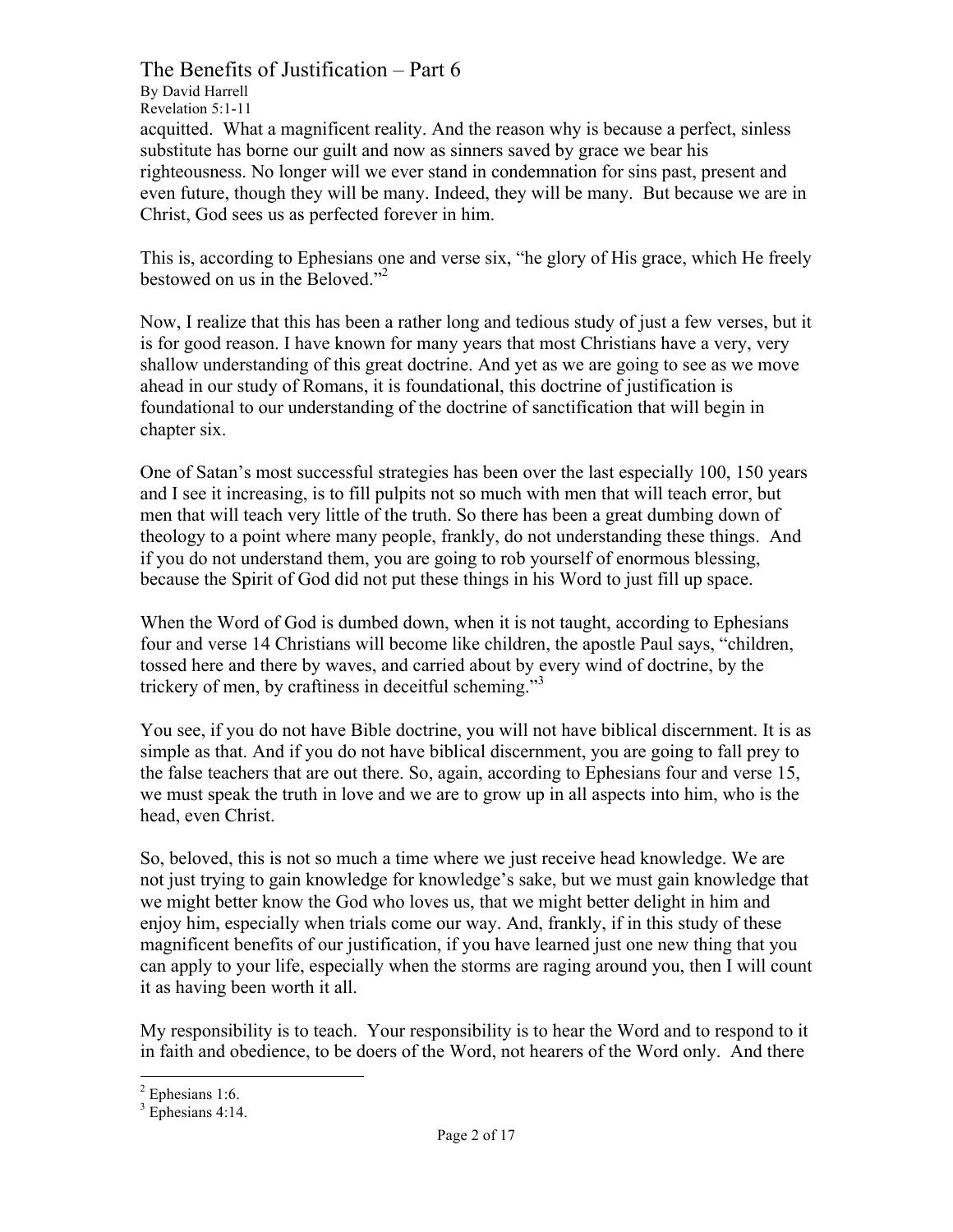The Benefits of Justification – Part 6 By David Harrell Revelation 5:1-11 is much that can be applied here to our lives when we consider these astonishing blessings that are ours because of our justification.

Now I would remind you that there are nine of these blessings described in these first 11 verses, eight that we can enjoy presently and one that we will enjoy when we meet the Lord face to face in the future.

Thus far, we have examined seven of these great benefits. We have learned that we have peace with God. We have access to God. Thirdly, we have a permanent standing before God because of his grace. Fourth, we have jubilant hope of glory. Fifthly, we have learned that we can have great joy in tribulation because of this marvelous declaration. Sixthly, we have learned that we can have proof of salvation. And, seven, we have hope through a subjective awareness of God's love. And that is where we left off last week.

And it is this seventh benefit that the apostle will now elaborate on in the rest of these verses up through verse 11. And this was... this is where we will focus our attention this morning.

Now by way of review, if you will notice again in verse five he says that because of this justification we have a hope that does not disappoint. And may I remind you the definite article is there in the original language which means that it is referring to the hope, a specific, unique, one of a kind hope? It is the hope of the glory of God that we saw in verse two. It is that blessed hope of glory that we will one day experience because of our justification. One day we will enjoy an unrestricted personal fellowship with the triune God and we will also enjoy a personal transformation into the glory of Christ.

Why? The apostle goes on to say, because... why does this hope not disappoint? And it is because the love of God has been poured out within our hearts through the Holy Spirit who was given to us. Indeed, God has lavishly inundated our inner man with a conscious awareness of his great love for us, a love that permeates our heart through the Holy Spirit who dwells within us.

And by his power we are able to therefore fully perceive all that God has done for us. But because the apostle Paul is so concerned that we fully understand and, therefore, fully enjoy the assurance that we have in salvation, that we will never lose our salvation because of our own stupidity or sin, he goes on to elaborate upon this love of God in verses six through 10.

And from these passages will emerge three very assuring aspects of God's love for us that has been poured out within our hearts through the Spirit. We are going to see three things here this morning. We are going to see a transcendent love, a saving love and a permanent love.

And, dear Christian, may I say to you yet again that if you grasp these truths, the ... as the Spirit intends for us to do, you will never lack assurance of salvation. Unlike the lady that I talked with probably about a year ago now who said to me, "You know, you teach over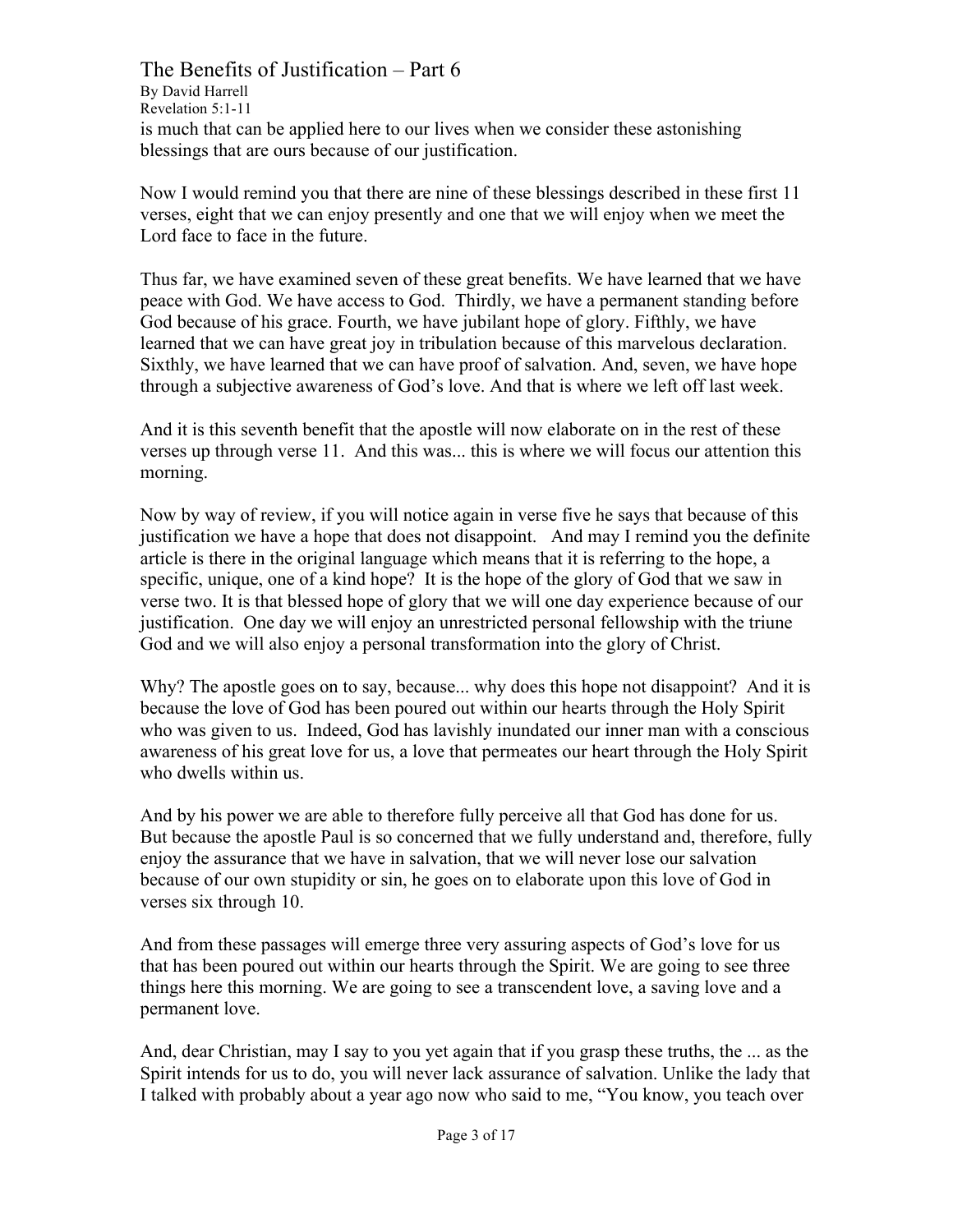The Benefits of Justification – Part 6 By David Harrell Revelation 5:1-11 at your church that you can't lose your salvation. Well, I just don't believe in once saved, always saved."

Ok. And I remember he saying—and this is a bit of a paraphrase—but she said, "I just don't believe in that stuff because we never know when sin might cause us to fall from grace so we will never really know until we die."

Well, my friends, that is not what God has for us. That is not the will of God for us. In fact, by way of reminder in Romans eight and verse 16 Paul tells us that, "The Spirit Himself bears witness with our spirit that we are children of God."<sup>4</sup>

We know, according to Hebrews six and verse 11 where the writer says there that, "We desire that each one of you show the same diligence so as to realize the full assurance of hope until the end."<sup>5</sup>

And John tells us in 1 John five and verse 13, "These things I have written to you who believe in the name of the Son of God, in order that you may know that you have eternal life." $6$ 

Now having said that, you may well struggle with assurance if you are pandering secret sin in you life. We know that sin is the great poison to hope. As we studied last week, sin will grieve the Spirit of God. It will suppress the Spirit. It will quench him in your life. And that is why Paul tells us, for example, in 2 Corinthians 13 and verse five, "Test yourselves to see if you are in the faith; examine yourselves! Or do you not recognize this about yourselves, that Jesus Christ is in you—unless indeed you fail the test?"<sup>7</sup>

So this is very crucial for people to examine themselves. You will recall that Jesus said that in Matthew seven that not everyone who professes him, really possesses him, that a lot of people are self deceived. There are the few and the many, the few that enter through the narrow gate, the many that will follow the crowd in through the wide and, therefore, not every man that calls him Lord will enter the kingdom. And so a person has to examine himself in light of these great truths.

But for the man who has entered through the narrow gate of brokenness, of genuine repentance over sin, acknowledging that he has nothing to contribute to his salvation, to the man who has placed his faith in Christ alone, to that man he can have this hope of salvation. And certainly this is the apostle's passion in this section on his epistle.

So in order to add even more reasons as to why a believer can have assurance that he possesses this salvation and that he will never lose it, he begins by describing what I would call, number one, a transcendent love.

 $4$  Romans 8:16.

 $<sup>5</sup>$  Hebrews 6:11.</sup>

<sup>6</sup> 1 John 5:13.

 $7$  2 Corinthians 13:5.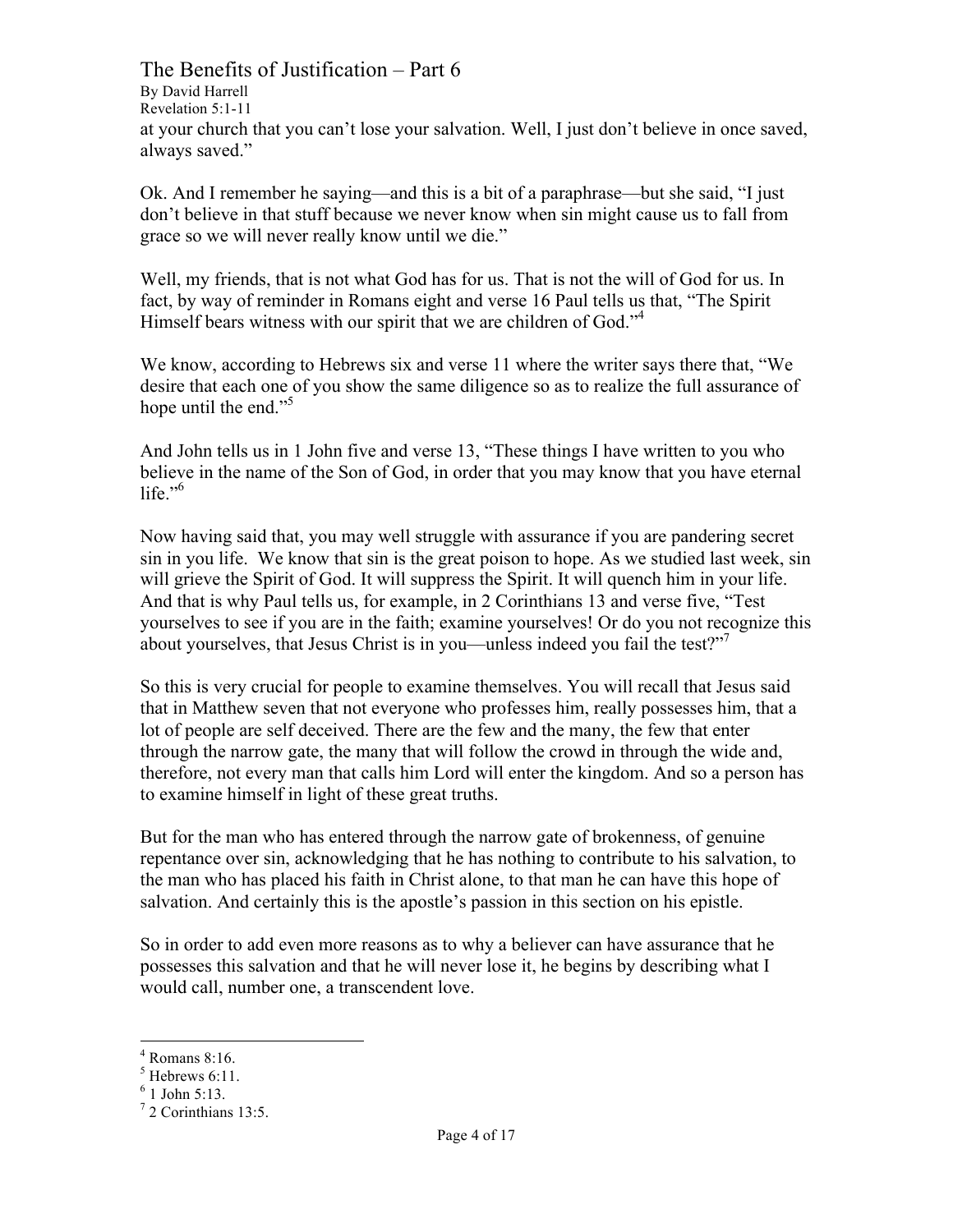Now, how so? How is it transcendent? How does it surpass or exceed the limits of certain things? I am going to give you three things that the apostle speaks of here with respect to this transcendent love.

First of all, as we look at verse six we see that it transcends our inability to save ourselves. Notice what he says.

"For while we were still helpless..."<sup>8</sup>

This is referring to being without strength and this speaks of moral, not physical strength. This is a moral inability.

"For while we were still helpless, at the right time Christ died for the ungodly."<sup>9</sup>

Can there be any greater statement proving that our salvation is entirely of God and because of his love? You see, Scripture teaches and, indeed, that we are helpless. We have no ability in and of ourselves to save ourselves. We learn from Scripture that by reason of depravity, all that we do, all that we are is fundamentally offensive to God.

In Isaiah 64 verse six we learn that even our righteous deeds are like a filthy garment. And in Romans three and verse 18 the apostle has reminded us that the unsaved man has no fear of God before his eyes.

So we are unable to save ourselves by reason of depravity, but also by reason of condemnation. Man enters life already under the sentence of divine wrath because of sin committed in Adam as we are going to learn.

In Ephesians two and verse three we are told that we are "by nature children of wrath."<sup>10</sup>

Jesus said in John 3:36 that the wrath of God abides upon the unbeliever.

We are unable to save ourselves also by reason of alienation. Man is fully set in rebellion against God. In Ephesians chapter four the apostle Paul tells us in verse 17 that the unsaved man is darkened in his understanding, excluded from the life of God because of ignorance and hardness of heart. He goes on to say that he is calloused. He is given over to sensuality for the practice of every kind of impurity with greediness.

And so man is utterly unable to do anything to save himself by reason of depravity, by condemnation, by reason of alienation. Let me give you a couple of others. By reason of his corrupted will. You see, apart from God's convicting work, the will of man is fully set in him to do evil. He will always choose not to glorify God, but to glorify himself.

 $8$  Romans 5:6.

 $9$  Ibid.

 $10$  Ephesians 2:3.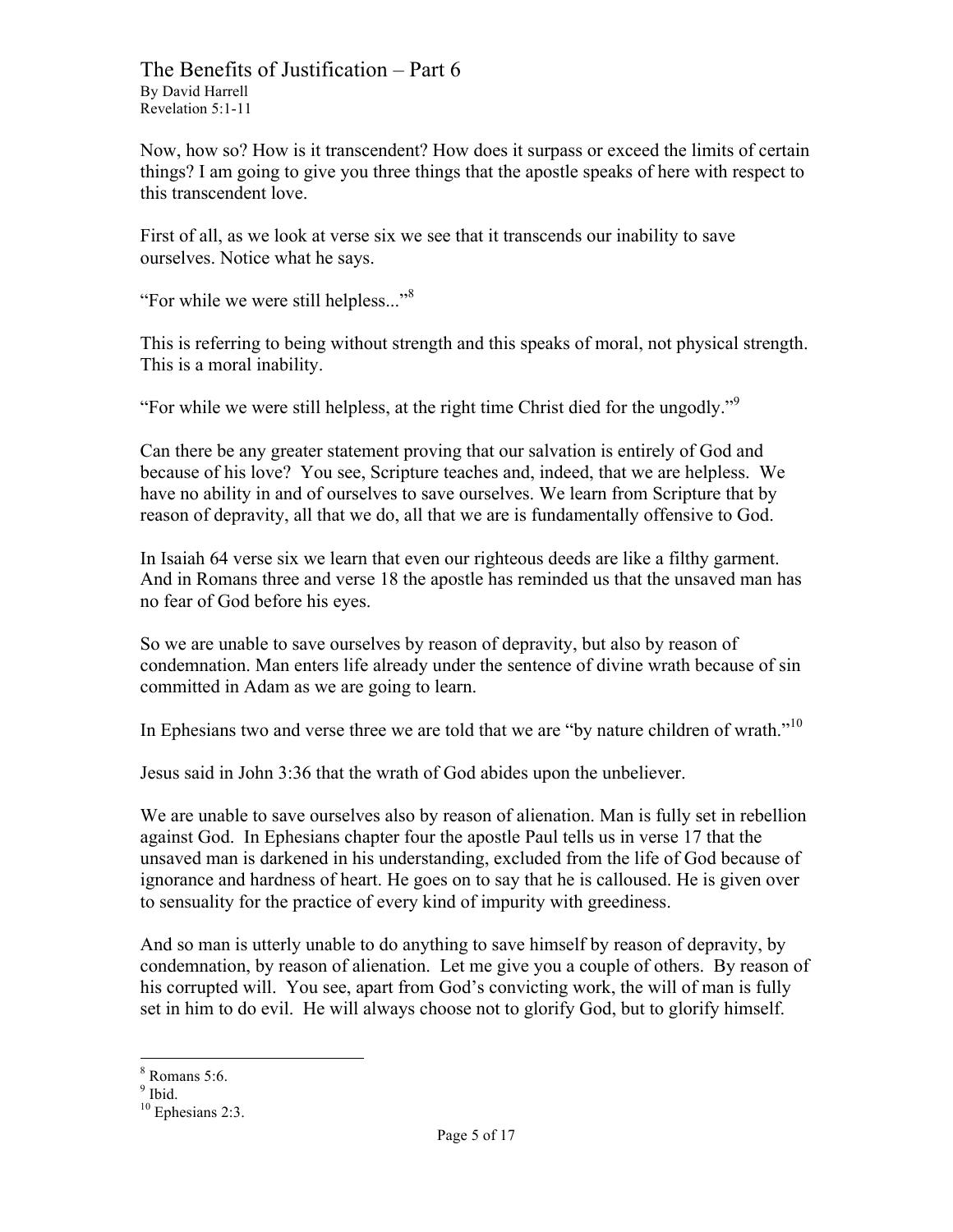The Benefits of Justification – Part 6 By David Harrell Revelation 5:1-11 Many passages speak of this. Romans 3:11 Paul says, "THERE IS NONE WHO UNDERSTANDS, THERE IS NONE WHO SEEKS FOR GOD."<sup>11</sup>

Also by reason of his darkened mind. Unsaved man is unable to save himself. You see, the unregenerate mind is utterly incapable of rendering a decision based upon the truths of the gospel. The Spirit of God must step in to do that.

In 1 Corinthians chapter two and verse 14 the apostle tells us that "natural man does not accept the things of the Spirit of God; for they are foolishness to him, and he cannot understand them, because they are spiritually appraised."<sup>12</sup>

"Appraised" in the original language, *anakrinetai* (an-ak-ree'-ne-tai). It is a judicial term. It speaks of a person who is incapable of rendering a decision because they cannot recognize the facts of a case.

You know, we have seen that here in the past week or so with the public outrage of the jury's verdict that acquitted, I believe her name is Casey Anthony, the mother that many believe killed her child. That is the way the unregenerate mind is with the truths of Scripture. They cannot put it together in a way to truly apply it to their heart apart from the regenerating work of the Spirit of God. Moreover, in 2 Corinthians 4:4 we read that, "he god of this world [referring to Satan] has blinded the minds of the unbelieving, that they might not see the light of the gospel of the glory of Christ, who is the image of  $God.<sup>913</sup>$ 

And so when Paul says, "While we were still helpless..."<sup>14</sup> he means helpless, absolutely unable to do anything to contribute to our salvation.

We were dead in our trespasses and sins. We were moral, spiritual cadavers without any life. And yet it is in this condition that God still loves us. We see this picture, for example, in Ezekiel 16. You need not turn there, but may I remind you that there is great description that God gives of Israel's condition before he set his love upon them. He likened Israel to an unborn... I mean an abandoned new born child that had just been pitched out into a field, thrown out into the field and he describes it in such a way that we see that the placenta is still attached to the child. It is unwashed. It is unclothed. It is unwanted. It is unfed. It is utterly abhorred. It is helpless in every way. And in verse six of Ezekiel 16 God says, "When I passed by you and saw you squirming in your blood, I said to you while you were in your blood, 'Live!' I said to you while you were in your blood, 'Live!'"<sup>15</sup>

What a graphic picture, a vivid picture of our inability to live on our own. You see, because of man's utter inability, no one could be saved unless God saves them, therefore

<sup>&</sup>lt;sup>11</sup> Romans 3:11.<br><sup>12</sup> 1 Corinthians 2:14.<br><sup>13</sup> 2 Corinthians 4:4.<br><sup>14</sup> Romans 5:6.<br><sup>15</sup> Ezekiel 16:6.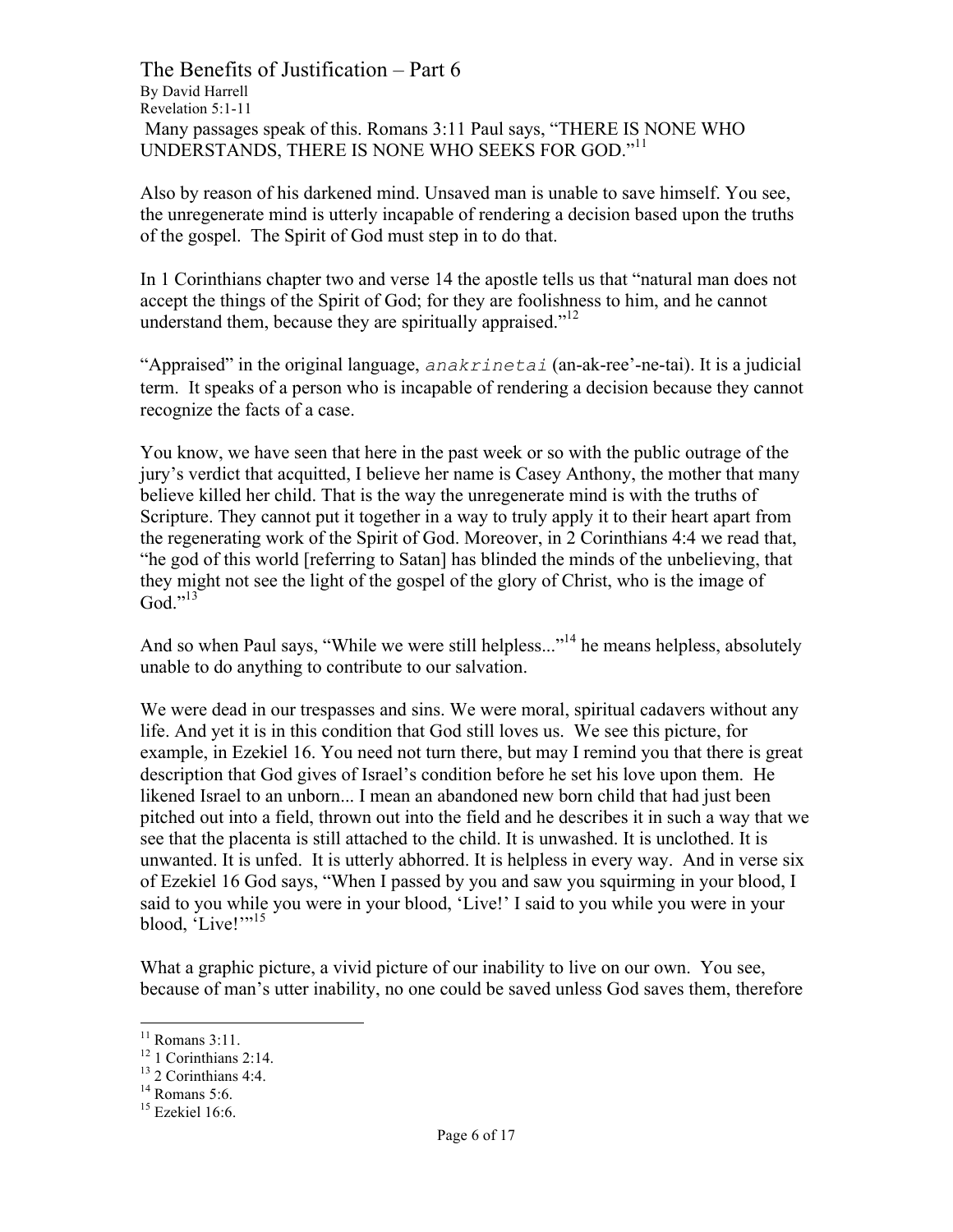The Benefits of Justification – Part 6 By David Harrell Revelation 5:1-11 salvation is based upon the decree of God. It is based upon sovereign election. Scripture is so clear. I know that is a horribly offensive concept to people. But Scripture is so clear about this. The Father is the one, according to John 6:44, that irresistibly draws or compels a sinner to come to the Son. And what a joy it is to watch so many of you be drawn by the Father to the Son. We have seen that even recently in the past few weeks.

So the love of God not only transcends our inability to save ourselves, but the apostle goes on, you will notice, and he speaks of how it, as I would put it, transcends time.

Notice in verse six, "...at the right time Christ died for the ungodly."<sup>16</sup>

Now this clearly indicates that God had a predetermined plan, doesn't it? At the right time he sense his Son and he dies for the ungodly. And this is going to further reveal his love. Perhaps I can help you see this.

We know, according to Acts two and verse 23 that Jesus, the text said, was " delivered up by the predetermined plan and foreknowledge of God."<sup>17</sup>

And in Galatians four and verse four we read, "But when the fulness of the time came..."<sup>18</sup> That is, at the precise moment in human history that God had decreed, "But when the fulness of the time came, God sent forth His Son, born of a woman, born under the Law, in order that He might redeem those who were under the Law."<sup>19</sup>

Now it is fair to ask, "Well, when did God really set his love upon us?"

Well, the answer is: Before we were even created. Beloved, according to Ephesians one and verse four we read that he chose to love us before the foundation of the world, in other words, from all eternity. And in Romans eight and verse 29—and I am looking forward to the time when we can look into this more closely.

Paul says, "For whom He foreknew..."<sup>20</sup>

It is the idea of fore-loving with an intimate knowledge.

"For whom He foreknew, He also predestined to become conformed to the image of His Son $^{7,21}$ 

And in verse 30 he goes on to say, "And whom He predestined, these He also called; and whom He called, these He also justified; and whom He justified, these He also glorified."<sup>22</sup>

<sup>&</sup>lt;sup>16</sup> Romans 5:6.<br><sup>17</sup> Acts 2:23.<br><sup>18</sup> Galatians 4:4.<br><sup>19</sup> Galatians 4:4-5.<br><sup>20</sup> Romans 8:29.<br><sup>21</sup> Ibid.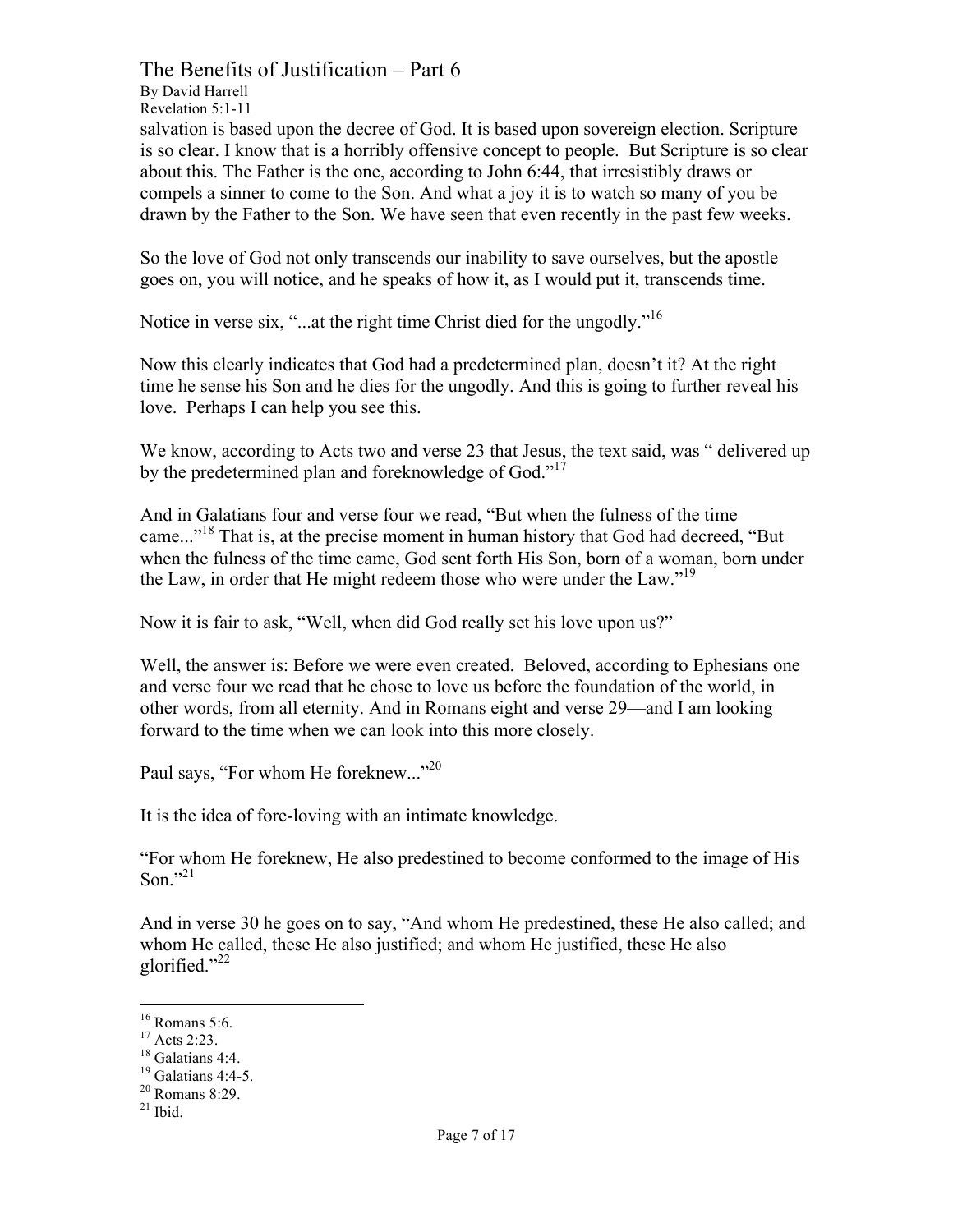And we await that glorification.

In 2 Timothy and chapter one and verse nine we learn that he called us, quote, "according to His own purpose and grace which was granted us in Christ Jesus [I love this phrase] from all eternity."<sup>23</sup>

It literally means before time began.

And in Titus one we have learned the same thing. In verse one he speaks of how we are chosen of God and then in verse two he goes on to say, "In the hope of eternal life, which god, who cannot lie, promised..."24 When? Long ages ago. In the original language it is the idea, once again, before time began.

Beloved, as we study Scripture, as we look, for example, in Revelation 13:8 and chapter 17 and verse eight we learn that the names of the elect, those elected by his grace were written in the Lamb's book of life before the foundation of the earth.

So, indeed, God's love for us transcends time. It is something we cannot imagine in our time, space material universe. Beloved, he knew us. He knew everything about us even before we were even created as we read earlier in Psalm 139. It was God who literally wove together all of our inward parts in our mother's womb. And in verse 16 of that text he says, "Thine eyes have seen my unformed substance; And in Thy book they were all written, The days that were ordained for me, When as yet there was not one of them."<sup>25</sup>

Now, you might ask, "How does all this give me assurance that I will never lose my salvation, but possess it forever?"

And the answer is this. Beloved, there was never some point in time in which God chose to love you having never loved you before. Let me say that again. There was never some point in time in which God chose to love you having never loved you before. Were that so, it would imply some merit on your part as though he didn't love and kind of... oh, look at there. Yeah. Ok, now I will set my love upon you.

That is not what Scripture teaches. You see, he knew that you would one day be born in sin. He knew that, a rebel by nature. But because he had chosen to set his love upon you in eternity past, he also chose a time to send his Son to pay the penalty for your sin, to die in your stead that you might be justified, that you might be delivered from his wrath. And so, therefore, the apostle says, "At the right time Christ died for the ungodly."

You see, God's love for you was all part of his predetermined plan.

<sup>&</sup>lt;sup>22</sup> Romans 8:30.<br><sup>23</sup> 2 Timothy 1:9.<br><sup>24</sup> Titus 1;2.<br><sup>25</sup> Psalm 139:16.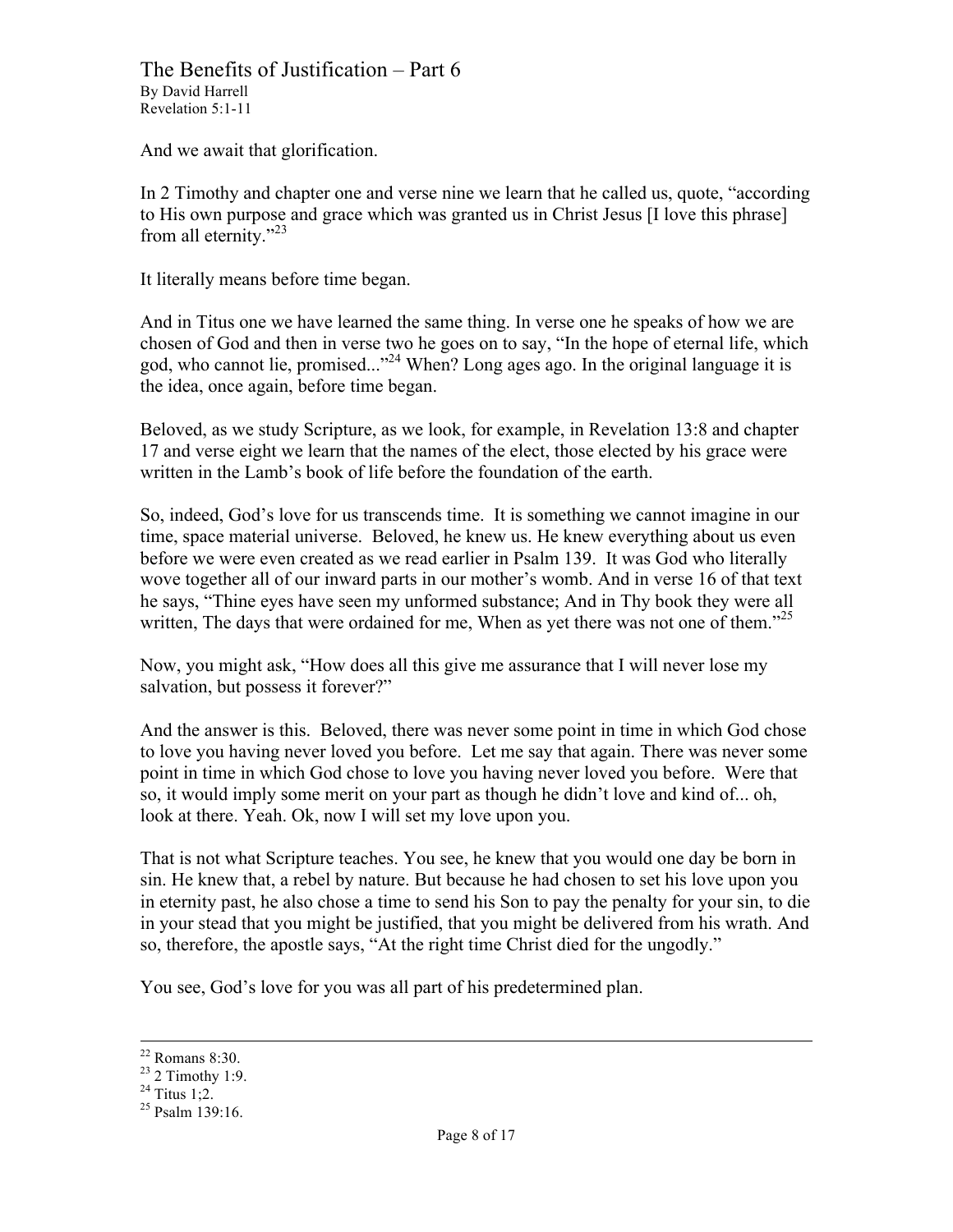The Benefits of Justification – Part 6 By David Harrell Revelation 5:1-11 Now, I would pause for a moment and ask you. Do you really think that such a salvation could be lost because of something you could do? Obviously not. Salvation is God's work, not your work. It is God's work from beginning to end. It is all of grace.

But notice God's love transcends not only our inability to save ourselves in time, but also, thirdly, our ungodliness.

In verse six he says, "...at the right time Christ died for the ungodly."  $^{26}$ 

Beloved, there is the gospel in a nutshell, is it not? How simple. This puts no constraints on the intellect. A child can understand this, but only a man who humbles himself in utter dependence like a child will ever believe it. He will only believe it because of the Spirit of God drawing him to saving truth.

You see, it is interesting. As you think about it with age comes pride. All of us who are a little bit older know that. You younger people don't realize that yet, but you will.

I was thinking about this. You know, I was quite certain I received full omniscience by about age 16, certainly by 18 I was quite convinced of it. And, you know, with age therefore comes pride. And with pride comes a love for self, not a love for God. As we grow older and we become more proud we have more of a fear of man rather than a fear of God. We look at young people, for example, and as they begin to grow they are increasingly worshippers or peer pressure and of pleasure, not of God. Who else can you explain the utterly idiotic ways our young men wear their hats, their pants, their hair? Some of the things our young women do, how do you explain that? People walking around painting up their bodies and piercing it with all manner of things. How do you explain that? Well, they are worshippers of self. They are worshippers of acceptance. That is what begins to happen.

Now my point with all of this is to help you understand the idea of the ungodly. And we see ungodliness a little bit in our children. But it increases with age. The term is *asebhv* (as-eb-ace') in the original language. And it refers to those who are destitute of a reverential awe of God. They have no fear of God. They are impious. They are wicked.

Paul reminds us in chapter three at verse 23. He says that, "All have sinned and come short of the glory of God." $^{27}$ 

And you will recall that this is in the present tense. So he is saying that all are continuously falling short. And the verb is in the middle voice. It indicates merely that the cause of this dreadful condition is something that is not from outside of us, but from within, this constant continuing falling short of the glory of God. And the glory of God of which we are continually falling short is the glory of God manifested in Christ Jesus, the sinless Son of God. You will recall in John one and verse 14 we learn there that, "the

 $\frac{26}{27}$  Romans 5:6.<br><sup>27</sup> Romans 3:23.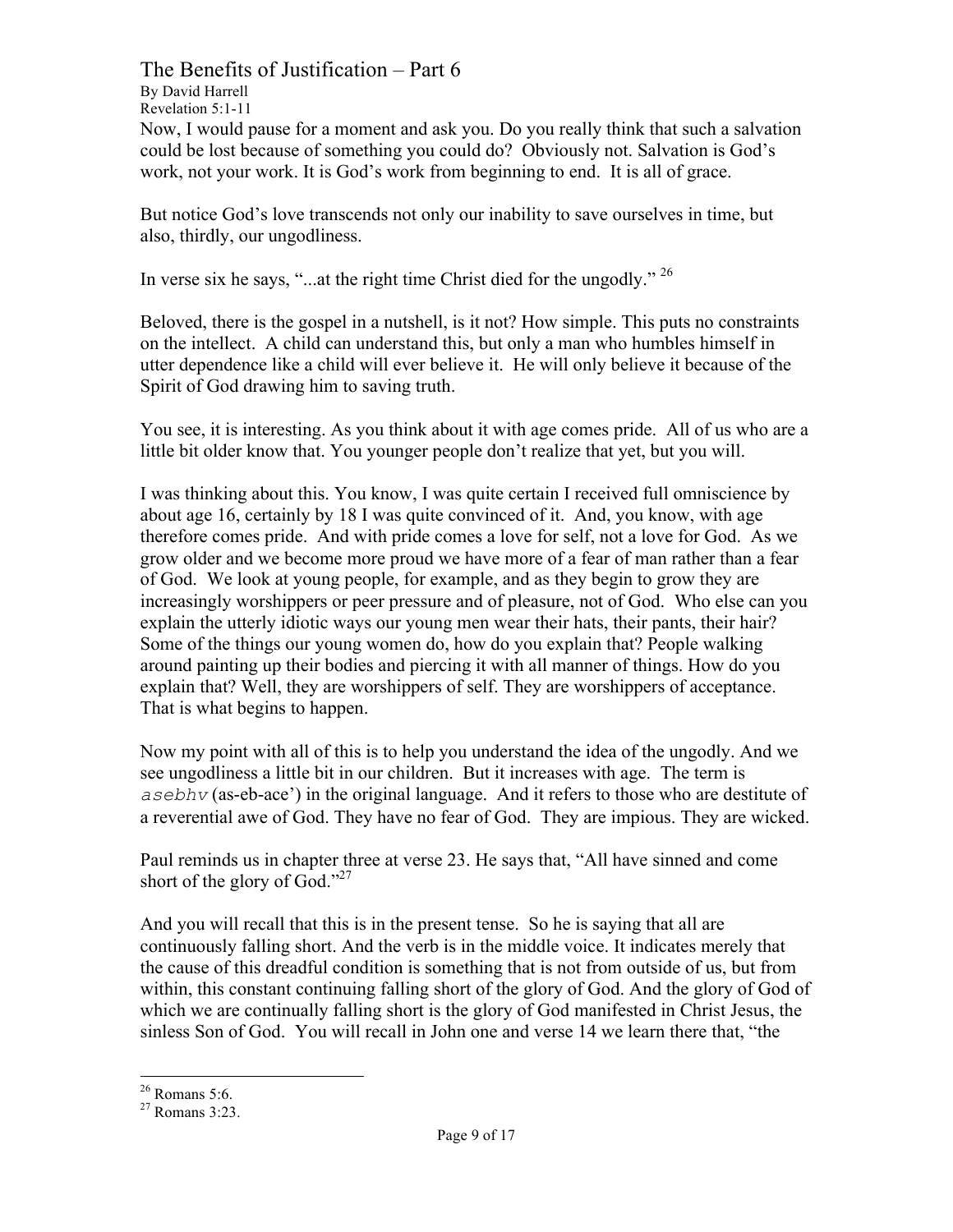The Benefits of Justification – Part 6 By David Harrell Revelation 5:1-11 Word became flesh, and dwelt among us, and we beheld His glory, glory as of the only begotten from the Father, full of...."<sup>28</sup> What? He was full of grace and full of truth.

And, see, the point is, because of sin, man is not full of grace and truth. He is full of rebellion and deception. This is what it means to be ungodly. Sinful man has defaced the image of God in which he was made.

I noticed on the news this week—and perhaps you saw it—a very disturbing picture. There was a large raid on members of the Mexican mafia in Los Angeles and having lived there, I kind of know the area. There were dozens of men that were drug out into the streets and they were literally covered with tattoos and all of the piercings and things that go along with that vile lifestyle. And, of course, they had the, you know, the pants hanging down and the underwear showing and all of the stuff that speaks of that kind of wickedness. And I learned how they were charged with all manner of just unbelievable crimes.

And, you know, as I looked at that I thought, "My, my sin was far more wicked than that picture and it was in that context that God loved me and loved you." To think that the inimitable, matchless love of God for us transcends our ungodliness is staggering. If you understand your wretchedness, which most do not.

Verse 20 of chapter five we see that "where sin increased, grace abounded all the more $^{1,29}$ 

But I want you to notice what the inspired apostle does next. In this argument for assurance of eternal life, eternal security of salvation, on top of all that he has just said with respect to God's transcendent love for us, he gives this profound illustration, demonstrating God's love.

Verse seven.

"For one will hardly die for a righteous man; though perhaps for the good man someone would dare even to die."<sup>30</sup>

Now I believe righteous and good are being synonymously here. I think Paul is simply saying that it would be extremely rare to find anyone who would die, who would sacrifice his life for a person of high moral character. But, he says:

"But God demonstrates His own love toward us, in that while we were yet sinners, Christ died for us $^{31}$ 

<sup>&</sup>lt;sup>28</sup> John 1:14.<br><sup>29</sup> Romans 5:20.<br><sup>30</sup> Romans 5:7.<br><sup>31</sup> Romans 5:8.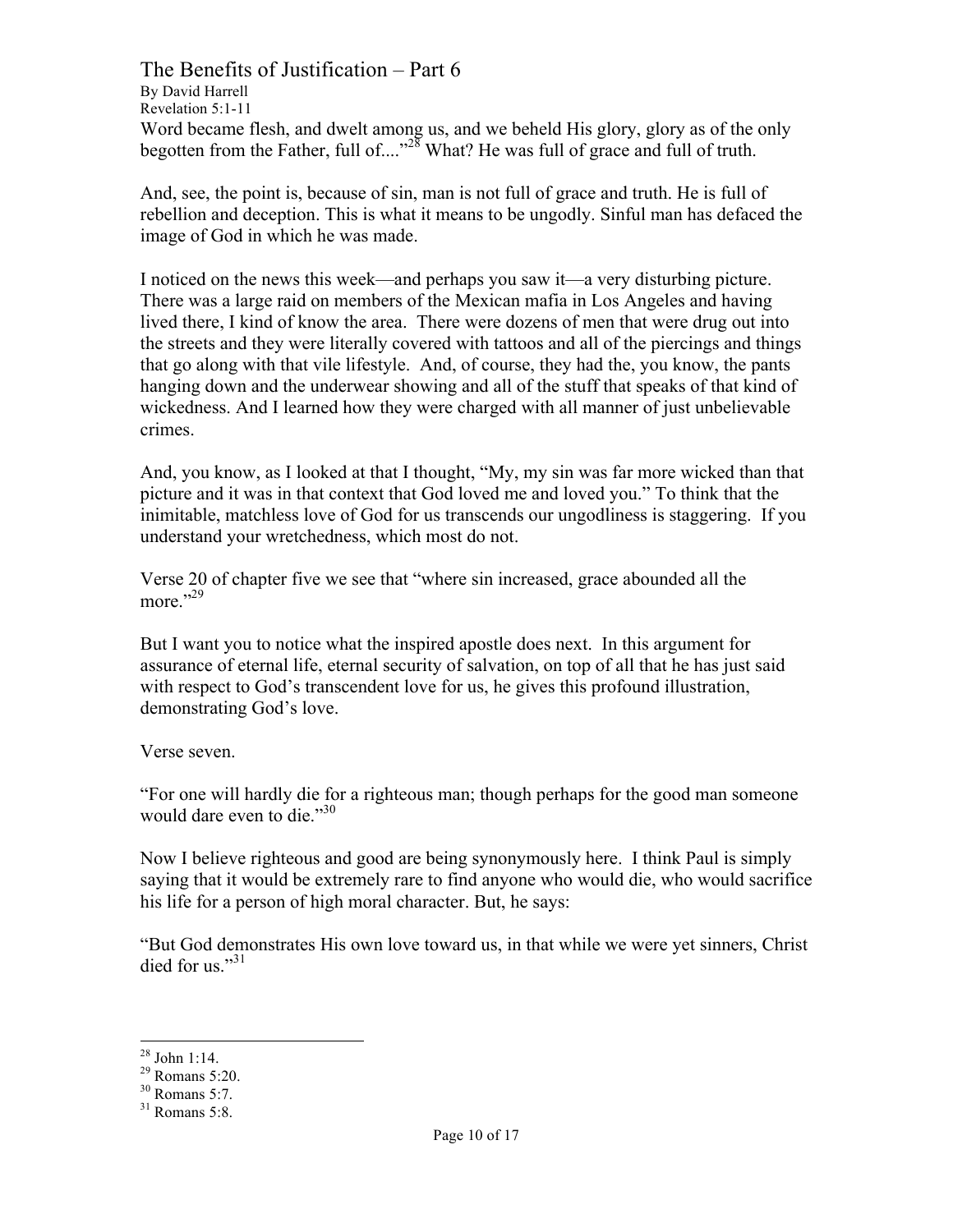The Benefits of Justification – Part 6 By David Harrell Revelation 5:1-11 Yes, you may see somebody die for a good man, but the point is, who are you going to see die for a wicked man, a sinner? You see, Christ died for his enemy.

Sin in Scripture is likened to the poison of snakes. It is likened to the rocking of a corpse. It destroys, it disfigures, it defiles, it leads to death. And yet Christ loved us in such a state.

So what he is describing here is a love that is both unprecedented and unparalleled. Can there be any greater proof, my friends, of God's love for us, a love that will remain for eternity? That is where Paul is going with all of this.

I want you to notice, too, he says, "But God demonstrates His own love toward us."<sup>32</sup>

It is in the present tense, demonstrates. Though Christ's death happened 2000 years ago, isn't it fascinating that every believer still experiences within the core of his being a very present sense of the love of God because of what Christ has done in this glorious act?

Again, think of it. He is saying here that he loved you when you were utterly helpless to save yourself. By reason of your depravity you were condemned. You were alienated from God. You were corrupt. Your mind was darkened. He even loved you before you were ever created and yet he purposed in himself to come to this earth and to die for you despite your ungodliness. You see, this is absolutely foreign to the way we tend to love, isn't it?

Our love tends to be selfish and self serving rather than selfless and self sacrificing.

Think about it. The objects of our love tend to be those people who love us in return, those people who meet our needs, who make us feel good. I think of it is as a tick on a dog relationship. The only reason a tick ever attaches itself to the dog is not for the betterment of the dog, but the betterment of the tick. And the tick, therefore, uses that dog for its own ends. And, sadly, many marriages end this way. Only what happens is eventually the parasite spouse no longer is getting its, his or her needs met from the host spouse, if I can put it that way. And eventually decides, you know what? The love is over. I have got to find someplace else to get my needs met. That is typically how we love. Love is just an emotion based on, oh, wow, this is great. I am getting my needs met here.

But as soon as you are not getting your needs met, well, I have got to go somewhere else, because ultimately my love is selfish. My love is not a choice. It is not a selfless choice to love someone regardless of their sin, but it is based upon my selfish desire for my own needs to be met. So if my needs are met, I am happy. I am in love. If my needs aren't met, oh, I am unhappy. I just don't love her anymore. I just don't love him anymore.

 $32$  Ibid.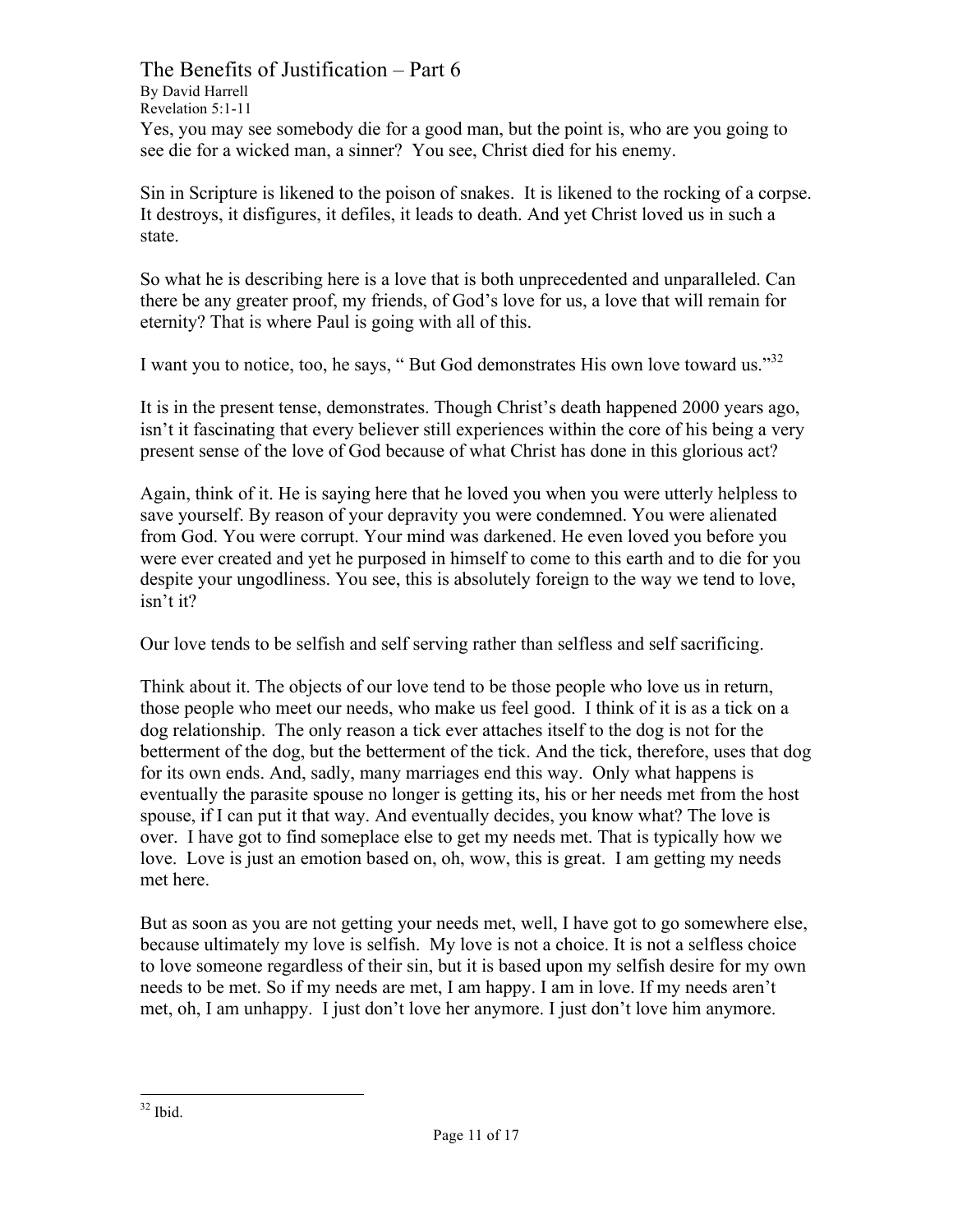The Benefits of Justification – Part 6 By David Harrell Revelation 5:1-11 Worse yet, we tend to view God's love this way, don't we? We tend to see God's love this way towards us.

So we are constantly trying to earn his love. Oh, I hope I am good enough for God to love me. And now that I think he loves me and I have been granted my salvation, I have got to make sure that I keep myself in his good graces through all of the things that I need to do.

But, you see, God is not going to abandon you because of what you do or don't do, because he now sees you in Christ, his beloved Son. Again, God loved you when you were utterly reprehensible. And because of your justification he now loves you because you are united to Christ. So here he reveals to us this transcendent love, to give us assurance that the same love that he gave to us before time began, the same love that he used to love us even in our depravity and our ungodliness, is the love that he has for us now, the same love that motivated Jesus to die for us is the same love that will never abandon us.

I might ask you to pause for a moment. Do you really love God? Do you really love God? Is he your heart's desire or do you just give lip service to that? You see, Christians who love most will be those who see their sin the greatest, because they understand the depths from which they have been rescued.

You will never truly be able to sing *Amazing Grace* until you have first been amazed by your sin. You see, our love for God will be proportionate to our understanding of his love for us.

But look at verse eight. Read it this way.

"God demonstrates His own love toward [me]..."<sup>33</sup>

Insert yourself there.

"... in that while  $[I$  was] yet [a sinner] Christ died for  $[me]$ ."<sup>34</sup>

Christ died for me. He died for me personally.

Beloved, what grips your heart when you think of Christ upon that cross when he died for you the ungodly? I hope that what grips your heart is the fact that this is an undeserved love. This is an unmerited love, an unmatched love, one that has been poured out, now, within your heart through the Holy Spirit.

Isaac Watts summarized this perfectly when he looked upon the cross and he put it this.

When I survey the wondrous cross,

 $33$  Romans 5:8.<br> $34$  Ibid.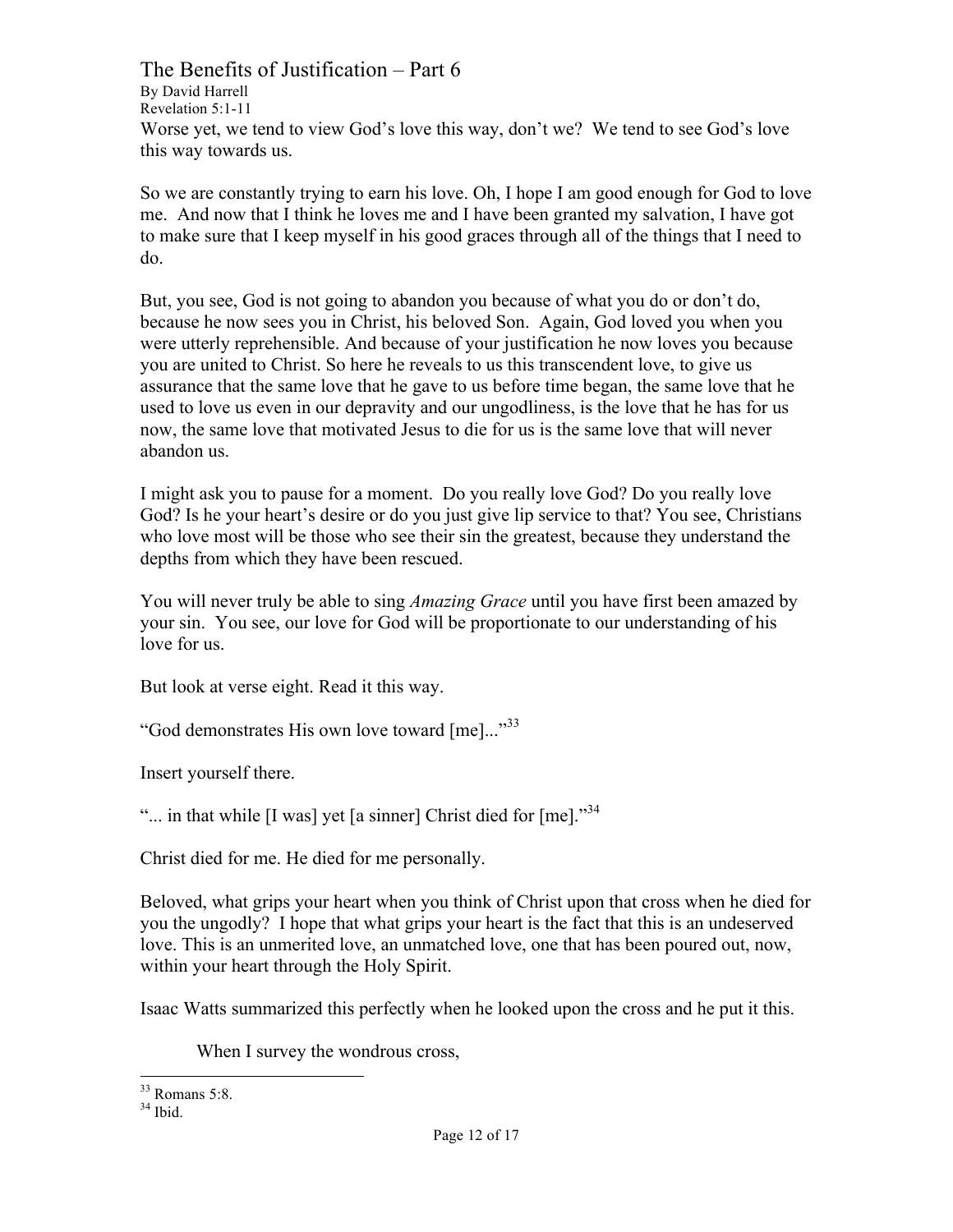The Benefits of Justification – Part 6 By David Harrell Revelation 5:1-11 On which the prince of glory died,

My richest gain I count but loss, And pour contempt on all my pride.

And in that great hymn he says:

See, from his head, his hands, his fee, Sorrow and love flow mingled down,

And then he went on to give the proper response to this.

Were the whole realm of nature mine. That were an offering far too small. Love so amazing, so divine, Demands my soul, my life, my all.

Well, not only does he speak here of a transcendent love, but, secondly, of a saving love, verse nine.

"Much more then, having now been justified by His blood, we shall be saved from the wrath of God through Him."<sup>35</sup>

There is a footnote. This is actually the eight and the future benefit of our justification that emerges out of this text. This is a saving love from the wrath of God.

You see, it was Christ who bore the wrath of God for all that the Father had given him that we might never experience the wrath of an eternal hell.

You know, I can never think of Christ upon the cross without realizing that when he was there he was thinking of me personally as well as you. He knew my name. He knew the sound of my voice. He knew the color of my eyes. He knew my besetting sins. And he suffered untold agony for me specifically and for every person who has placed their faith in Christ.

Let me digress for a moment. If you are unsaved and you are hearing what I have to say to you this morning, I warn you in all love and kindness that you will one day endure the wrath of God unless you repent, unless you believe the Lord Jesus Christ. Hell is a place of unimaginable agony. And because of that, Jesus had to suffer unimaginable agony to save us from it. Now I would ask you. If God was not willing to spare his own Son who is most holy, on what basis would you think that he would spare you who are least holy? Moreover, you are one who, at least right now, rejects this wonderful gift of grace purchased at so high a price. You know, your sin is vile enough to sentence you to an eternal hell. But then for you to look upon the suffering Savior and to say, "Huh, that is

 <sup>35</sup> Romans 5:9.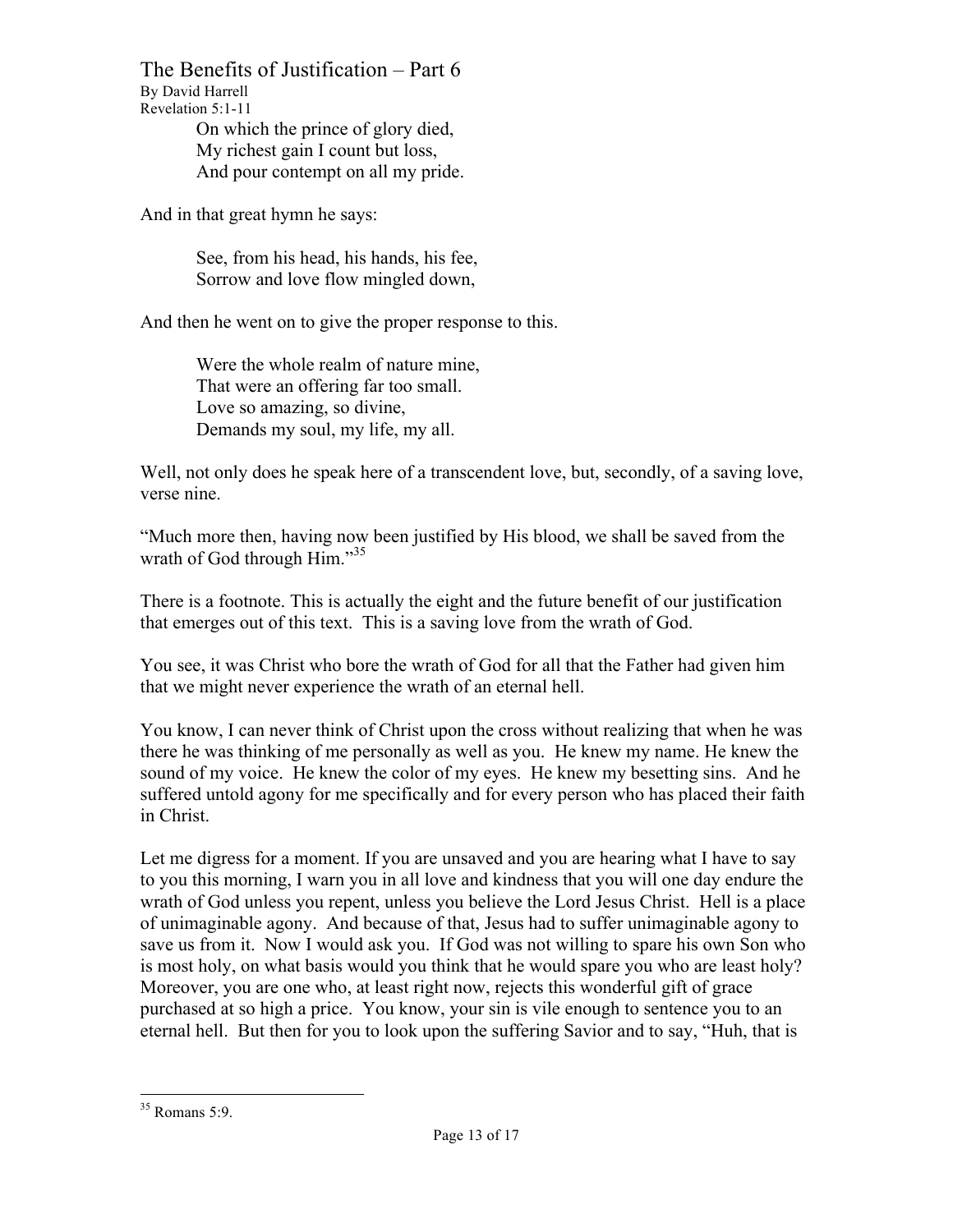The Benefits of Justification – Part 6 By David Harrell Revelation 5:1-11 not for me. I am good enough. I... I can make the cut. I... I... I... I know I can be acceptable to God, whoever he or she is if he or she exists."

Oh, such blasphemy. Dear friend, please hear me. There can be no more fierce a flame in hell than the one fanned by a person who rejects the love of God through the Son that he sent to die.

You are presently under the wrath of God and one day you will die in your sin. You will be lost forever unless you repent and believe. So I encourage you to look upon the crucified one who died for you.

And as the apostle explains, the man who is justified here experiences not only this transcendent love and a saving love, but thirdly and finally, a permanent love. Here he is bolstering even more of his argument for eternal security and the love of God. Notice verse 10.

He said, "For if while we were enemies..."<sup>36</sup>  $ecyrov$  (ech-thros') in the original language, the hated, those that hate, that which is odious. It would be translated an adversary. It is used of men who are at enmity with God because of their sin, those who oppose God in their mind, oppose God in their will. They are hostile to God.

"For if while we were enemies, we were reconciled to God through the death of His Son, much more..."<sup>37</sup>

In other words, even beyond all that I have been saying, "...much more, having been reconciled, we shall be saved by His life."<sup>38</sup>

You see, what Paul is saying here is if he loved us when we were his enemies and sent his Son to die for us now that Christ has purchased our redemption and reconciled us unto himself, how much more will he now love us since we are his children?

That is the argument. It is so simple, so profound.

Friends, may I remind you once again as I have done several times in the past, because I truly want you to get the grand scheme of redemption here that God has revealed in his Word. I take you back to the thoughts of our Lord in his high priestly prayer in John 17. Remember he is getting ready to go to the cross and in verse one we read how he lifts up his eyes into heaven and he says, ""Father, the hour has come; glorify Thy Son, that the Son may glorify Thee."<sup>39</sup>

And in verse 24 he says, "Father, I desire that they also, whom Thou hast given Me..."<sup>40</sup>

<sup>&</sup>lt;sup>36</sup> Romans 5:10.<br><sup>37</sup> Ibid.<br><sup>38</sup> John 17:1.<br><sup>40</sup> John 17:24.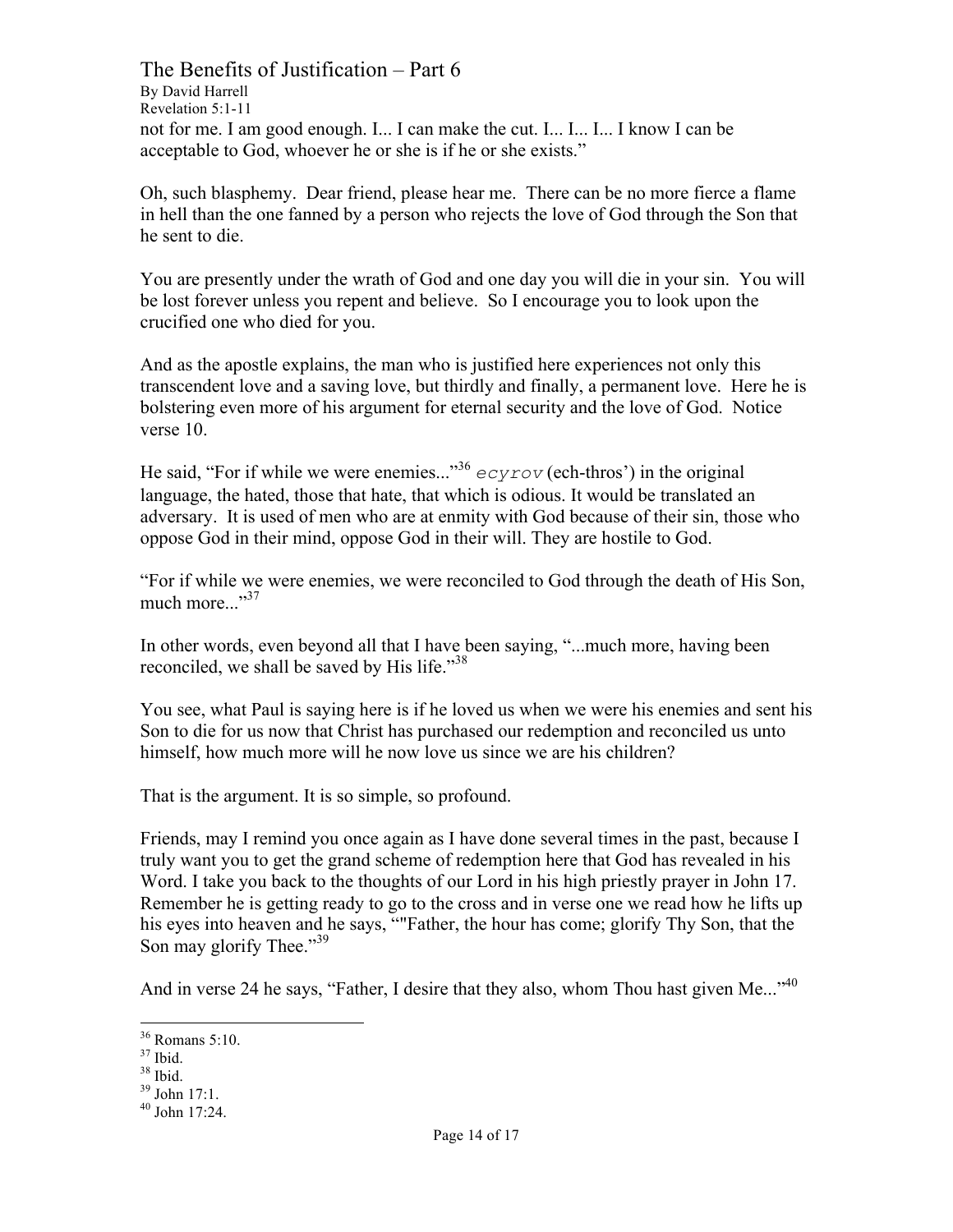There is the elect.

"Father, I desire that they also, whom Thou hast given Me, be with Me where I am, in order that they may behold My glory, which Thou hast given Me; for Thou didst love Me before the foundation of the world."<sup>41</sup>

So what is happening there in that context, if you can bear with me for a moment to get this grand picture, once again. The Lord is getting ready to go to the cross. It is a predetermined hour of mutual glorification of the Father and the Son and the Spirit, a plan that is now going to redeem a specific people that the Father had given to the Son? And as we learn in Scripture in eternity past, God the Father ordained a plan to demonstrate his infinite love to his Son whereby he chose for him a bride made up of undeserving sinners that he would one day transform by his grace and through his uninfluenced will he chose by name and recorded these names, this bridal church and he put it in a book of life. These names make up the son's bride, an elect group of redeemed humanity, pledged to him as a gift of the Father's love, a pledge that is sealed by the Spirit of promise. And then at the right time in the lives of the elect the Father would then irresistibly compel this great company of sinners to come to his Son in repentant faith though the convicting and regenerating work of the Holy Spirit. And, of course, central to this whole plan is the death of the Son to be the substitute for those sinners in order that they might be reconciled to a holy God that he might have a pure, a chaste, a spotless bride. These are the ones to which Jesus referred as to those whom thou hast given me.

And so the Lord then bore the sins of every individual person who was chosen before the foundation of the world. This was his plan all along and these are the ones who would then be, as Paul says in Romans three and verse 24, "justified as a gift by His grace through the redemption which is in Christ Jesus."<sup>42</sup>

And here in verse one of chapter five, "Therefore having been justified,"<sup>43</sup> having been declared righteous as a part of this glorious predetermined plan of inner trinitarian love, these who are justified by faith are going to have peace with God, access to God, a permanent standing before God, jubilant hope of glory, joy in tribulation, proof of salvation, hope through a subjective awareness of God's love. And they will be saved from the wrath of God.

Talk about assurance. What more do you want? Do you really think you could forfeit all of this now being reconciled to him, being clothed in the righteousness of Christ, part of this magnificent love gift from the Father to the Son? Do you really believe that it is up to you to preserve that which was granted by grace?

<sup>&</sup>lt;sup>41</sup> Ibid.<br><sup>42</sup> Romans 3:24.<br><sup>43</sup> Romans 5:1.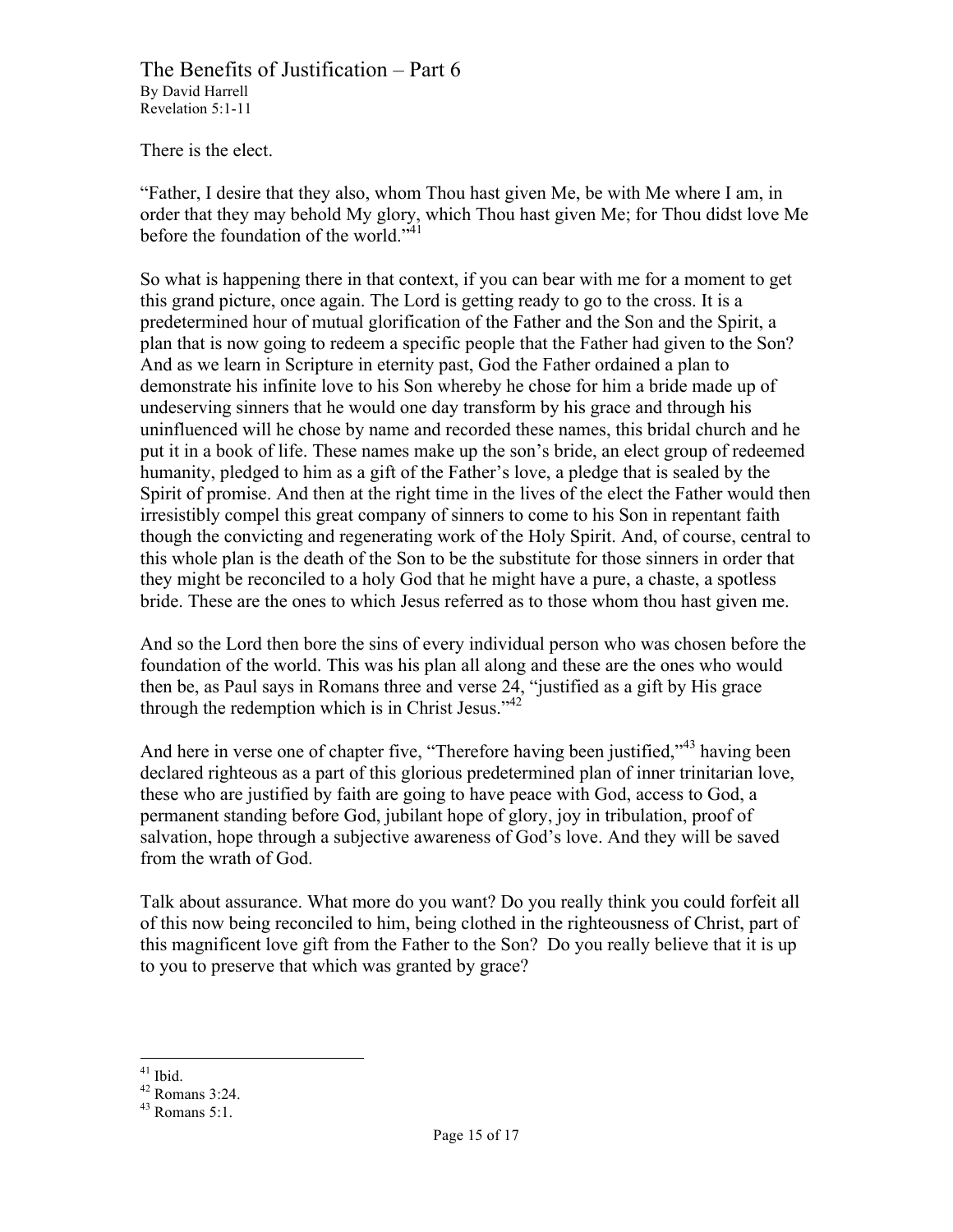The Benefits of Justification – Part 6 By David Harrell Revelation 5:1-11 Obviously not. That would not only be absurd, based upon the theology of this text and so many others, but it would also impugn the character of God by implying that somehow he is capricious and he would love one moment... no, I don't love anymore.

That is not the God of the Bible, dear friends. And, of course, this is Paul's great argument.

Dear Christian, be humbled. Be comforted in these great truths. May I remind you of what Paul said in Ephesians one beginning in verse four, a marvelous summary?

He says:

He chose us in Him before the foundation of the world, that we should be holy and blameless before Him. In love He predestined us to adoption as sons through Jesus Christ to Himself, according to the kind intention of His will, to the praise of the glory of His grace, which He freely bestowed on us in the Beloved. $44$ 

Verse 11.

"...we have obtained an inheritance, having been predestined according to His purpose who works all things after the counsel of His will."<sup>45</sup>

See, salvation is according to his will, not ours. What exhilarating truths contained in these precious verses and what an encouragement this must have been to those early saints in Rome even as they are to us today. This love of God that has been poured out within our hearts through the Holy Spirit, this transcendent love, this saving love, this permanent love, a love that tells us that salvation in no way depends upon us. It solely depends upon the love of God, a love that does not change. And for this reason we can exult in hope of the glory of God as Paul says here in verse two, a hope that does not disappoint.

I challenge you, dear Christian, to look often upon the face of Christ as he hung upon the cross. And when you contemplate such love as we are commanded to do and certainly that is the reason why the Lord instituted the time of his communion at the Lord's Supper to remember him, but when you contemplate love like that, you will be moved to love the one who first loved you, even with all of your sin and all of your shame.

And, finally, I would invite you, dear friend without Christ, I would just plead with you as a minister of the gospel that you would see the love of God and may the love of God through Christ's great sacrifice soften your heart because it is because Christ suffered for your sin that you might be acquitted. So I plead with you today to believe in the Lord Jesus Christ and you will be saved. Today you will experience the miracle of the new

<sup>&</sup>lt;sup>44</sup> Ephesians 1:4-6.<br><sup>45</sup> Ephesians 1:11.